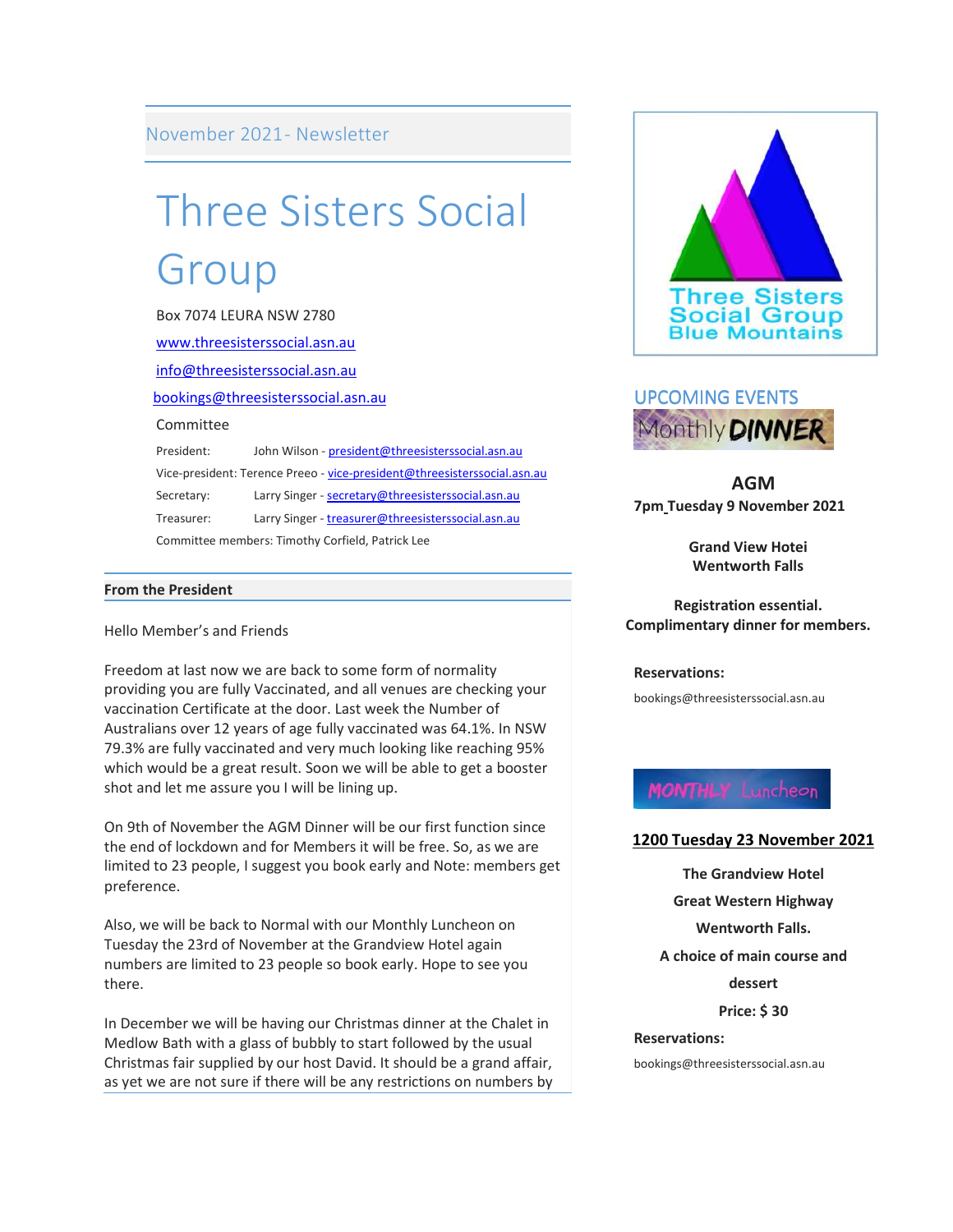then but we will confirm numbers in the December Newsletter. Already many people have Booked in advance.

Planning is under way for the 2022 June long weekend Costume Ball at the Fairmont Resort Leura and hopefully it will go ahead so start planning now. Tickets will go on sale early in the new year.

I hope everyone is enjoying their new found freedom providing you are fully Vaccinated. For those not vaccinated please do so to keep your friends and family safe unless you have a valid reason not to do so. It's easy to do so don't be afraid. Most of us have been vaccinate against Polio, Measles and even the common Flu so what's the problem.

Take care and stay safe my friends.

So, Good-bye for now.

Your president

John Wilson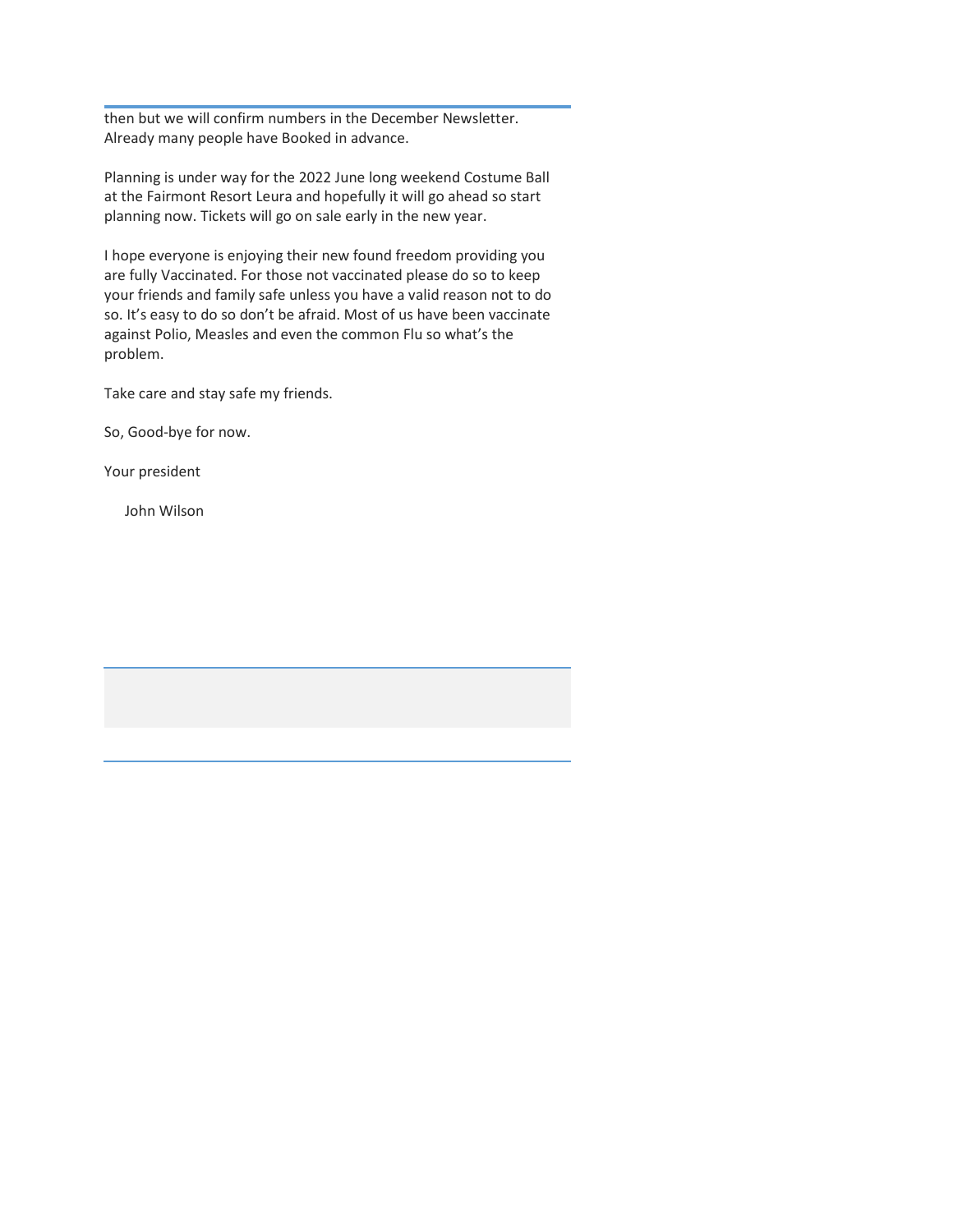# **Annual General Meeting**

The AGM for 2020-21 will be held at Grand View Hotei, Wentworth Falls on Tuesday 9 November 2021 at 7pm. Please download the agenda and other documents from here.

We haven't been able to have an AGM for quite some time



so it's important that we take the opportunity while it presents itself.

It is also a good opportunity to get together after the trial and tribulations of the last 100 odd days.

If you will be attending, please get your booking here by Friday 5 November 2019.

## **Aids Memorial Medlow Bath Memorial Park**

Restoration of the Aids Memorial involves the collection of the individual plaques in the park and centralising them in the circular garden beneath an old pine grove.



We have an estimate of \$17,000 to complete the work. After our major fundraising event, 'Elegance. A Sparkling Afternoon Tea and Dance', had to be cancelled we are actively considering alternative revenue raising events. 2022 will be an eventful year and we hope that you will join us on this exciting journey.

250 residents of the mountains succumbed to Aids. Although the LGBTIQ community were hugely affected, so to were families, friends, neighbours, carers, medical professionals and mountains folk. Of course, not only members of the LGBTI community succumbed and these folk too are remembered in the memorial.

The memorial, together with the development of Medlow Bath Park, was completed in 1991.The Three Sisters and other members of the LGBTIQ mountain community were instrumental in establishing the Aids Memorial and, indeed the Medlow Bath Park. The Three Sisters and the Medlow Bath Resident Association are committed to the preservation of this historical site.

 The park contains 110 individual plaques place under trees by family, friends and carers. The Aids memorial has become part of the fabric of blue mountains society and has great community and historical significance for the Blue Mountains.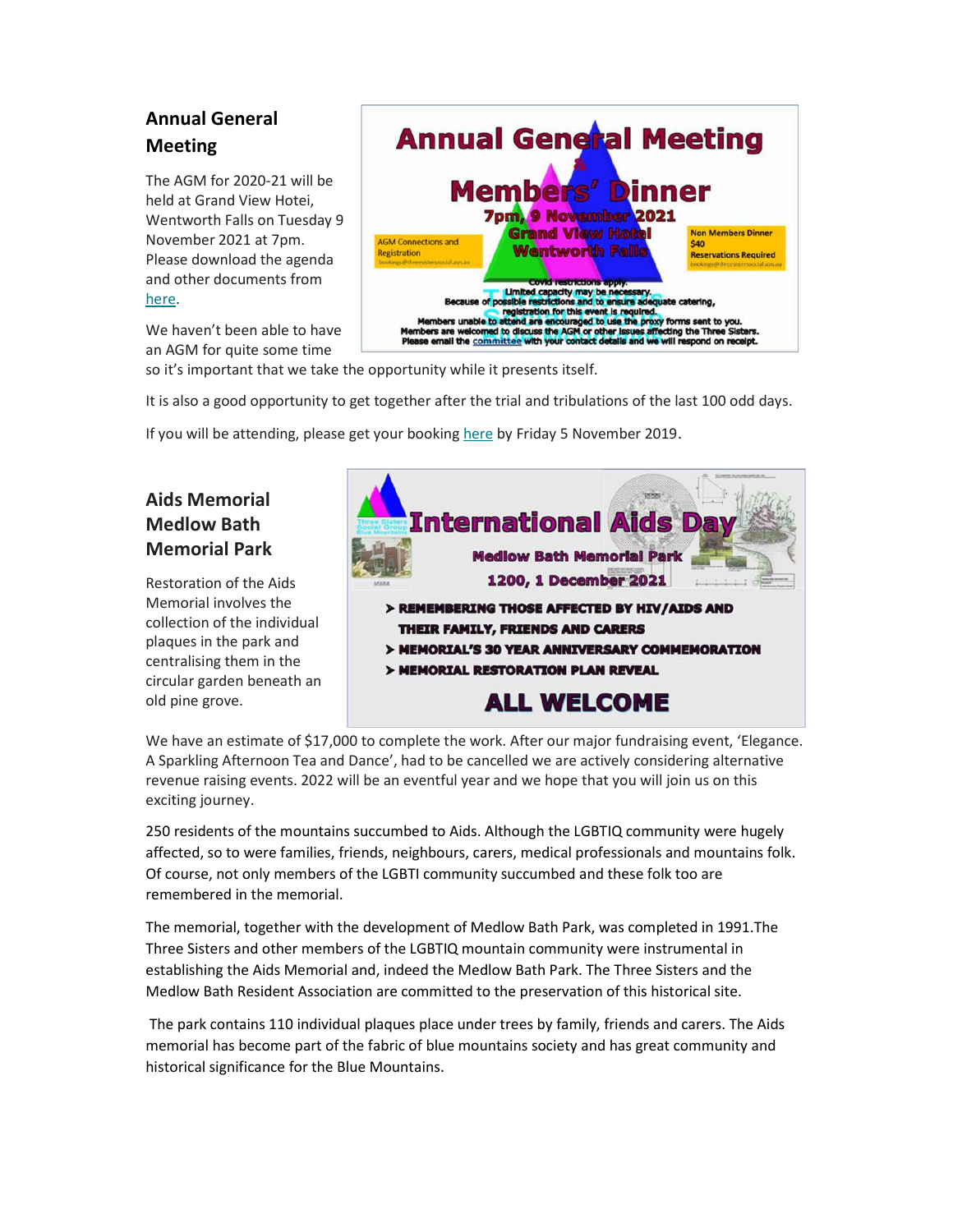Since its inception the memorial has been succumbed to the ravages of time, whipper snippers and mowers. The Three Sisters and the Medlow Bath Residents Association have got together to restore the memorial. We will need you help in this endeavour.

International Aids Day, 1 December 2021, will see the launch of our fundraising program. The Three Sisters and the MBRA will be holding a simple commemoration and design reveal on that day at 1200. It cannot be stressed enough that this is an important and significant event. The preservation of the memorial, one of very few remaining in Australia, depends on our contributions, financial and spiritual.

### **Christmas Dinner 2021**

We will be holding our Christmas Dinner at the Chalet on 14 December 2021.

Numbers may be limited so it's advisable to get in early.

bookings@threesisterssocial.asn.au

.



### **Queen's Birthday Weekend Disco and Ball 2022**

The Disco and Ball are once again scheduled for the June Long Weekend. The theme is Platinum and Ruby. Platinum representing the Queen's platinum anniversary of her reign. Ruby representing the 40<sup>th</sup> year of the Three Sisters Queen's Birthday Ball.

Tickets for the Ball will be available in late January, 2022.

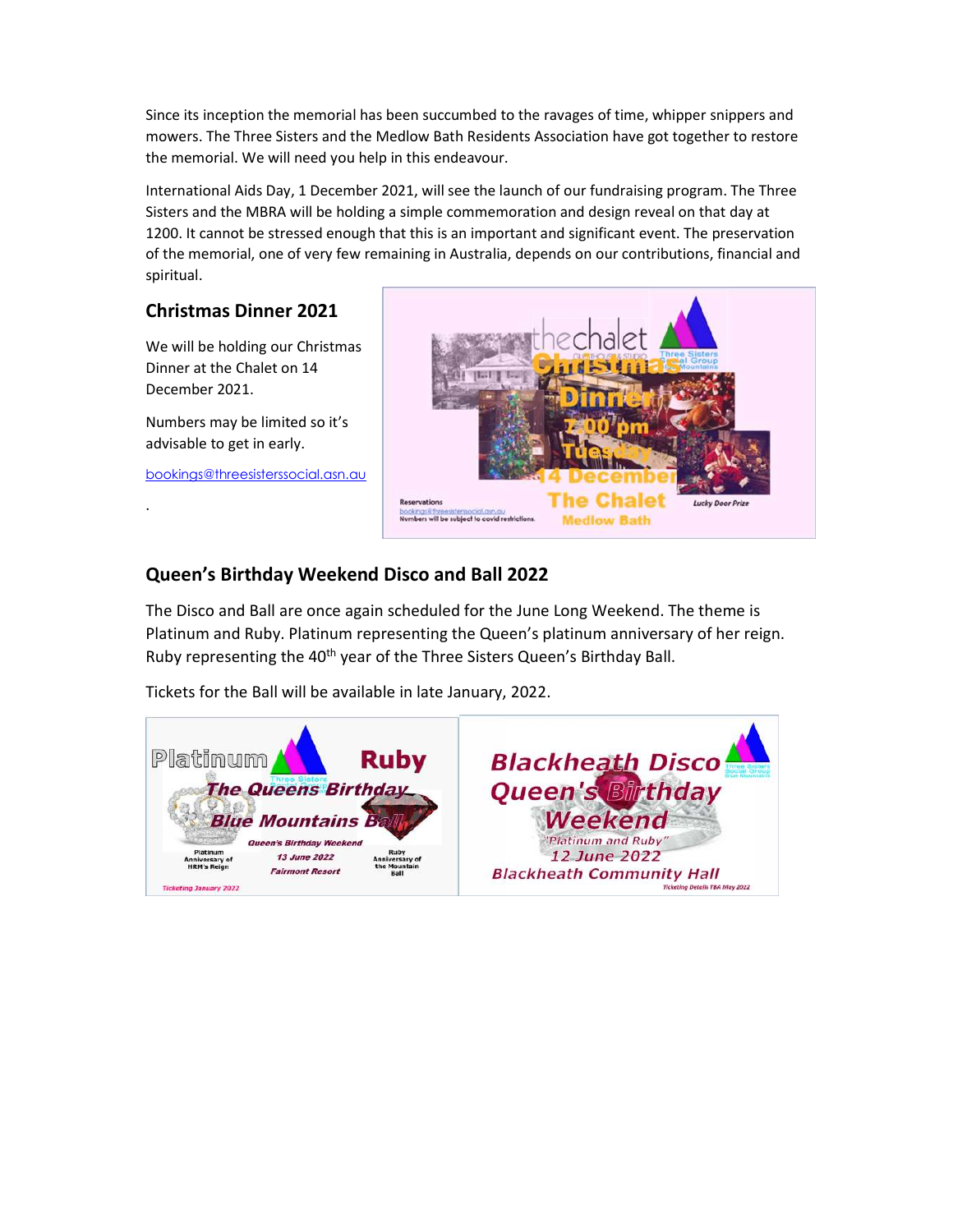# **Elegance. A Sparkling Afternoon Tea and Dance**

**What Might Have Been - Part 3** 

# *Seating Chart*

# **Table**

- **1. Three Sisters Official Party and Honoured Guests (Top Table, TTs)**
- **2. Three Sisters Hoi Polloi (HP)**
- **3. Three Sisters Drag Bag Aficionados (Bags)**



- **4. Central Coast and Hunter Tulle and High Heel Evening Sandal Appreciation Society (Tall)**
- **5. Northern Shire High Tech and Synthetic Frock Club (Static)**
- **6. Illawarra and Southern Shire Straight Seam Society (ISS)**
- **7. Right Side of the Latte Line Ladies Luncheon Libators (4L)**
- **8. The Millicents (Millies)**
- **9. Almost Mid Mountains Arts and Craft Ltd (MMLt)**
- **10.Upper Mountains and Lithgow Party People (PP)**
- **11.Mid Mountains Macrame and Hat Appreciation Alliance (3M)**
- **12.Upper Mountains Theatre, Acrobatic and Trail Biking Troup (TAT)**
- **13.Loose Fraternity of Mid Mountain Internet Dating Dudes (MIDDY)**
- **14.Leura Real Estate Agents Confederation (GetReal)**
- **15.Upper Mountains Art and Artistic Endeavour Guild (AAE)**
- **16.Upper Mountains Weekly Scone Scrumping Fellowship (WSS)**
- **17.Hep Cats and Jive Bunnies Katoomba (Hep)**
- **18.Medlow Bath Toole Taunting Tunnel Team (4T)**
- **19.Gardeners (Weeds)**
- **20.Under 40s The kids' table (Kids)**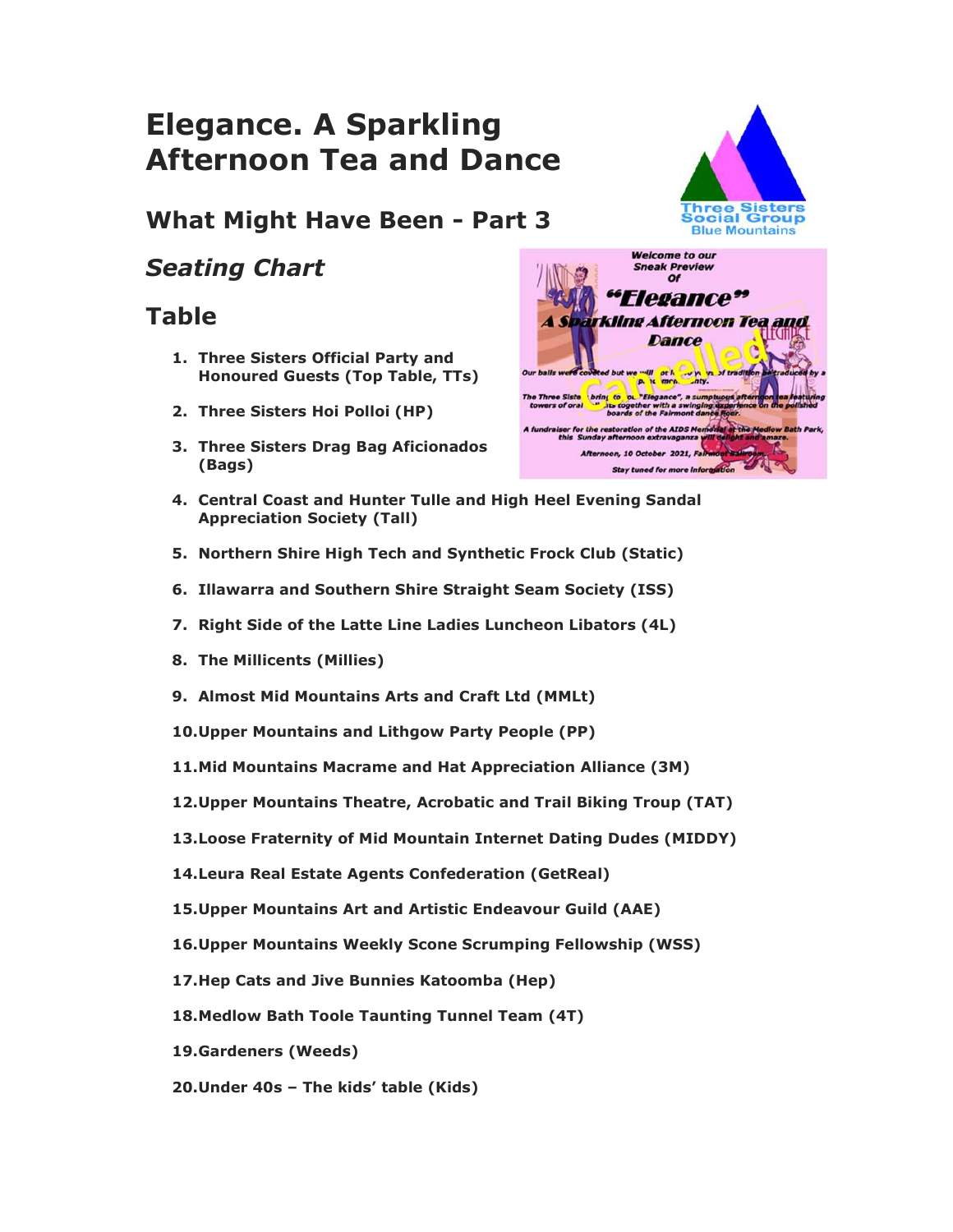# **A Three Sisters Serial - Elegance. A Sparkling Afternoon Tea and Dance.**

# **Part 3 – Electro Swing**

# **Reprise**

Continuing our entirely fictional event, what might have been.

At the beginning of part two we started with Count Basie so it was only fitting that we ended this session with another from the Count, Topsy (U Tube Music Link).

What a finale. On to part 3 of Elegance. A Sparkling Afternoon Tea and Dance, Electro Swing.

### **Official Business**

"Milord", announced the President, indulging in a bout of wishful thinking, "your



 *Official Guests - Aveline Anytime, Charles Peking, Jean de le Lune, Alicia Audacious, Olivier W Hanks*

Honour, distinguished guests, ladies and gentlemen and those identifying as nonbinary, I bid you good afternoon". The official part of the day's proceedings was commencing.

Followed was a flurry of official welcomes, ingratiations and general back slapping.

Johan Gently, Hon President,

then gently reminded us of why we're here; to raise funds for the restoration of the Medlow Bath Park Aids Memorial. A silent auction was available in the antiroom and all present were asked to participate. Raffle tickets were available to purchase. There was a rush for the door, for the best possible reasons.

Then it was down to show business.



Lula - Partly Frocked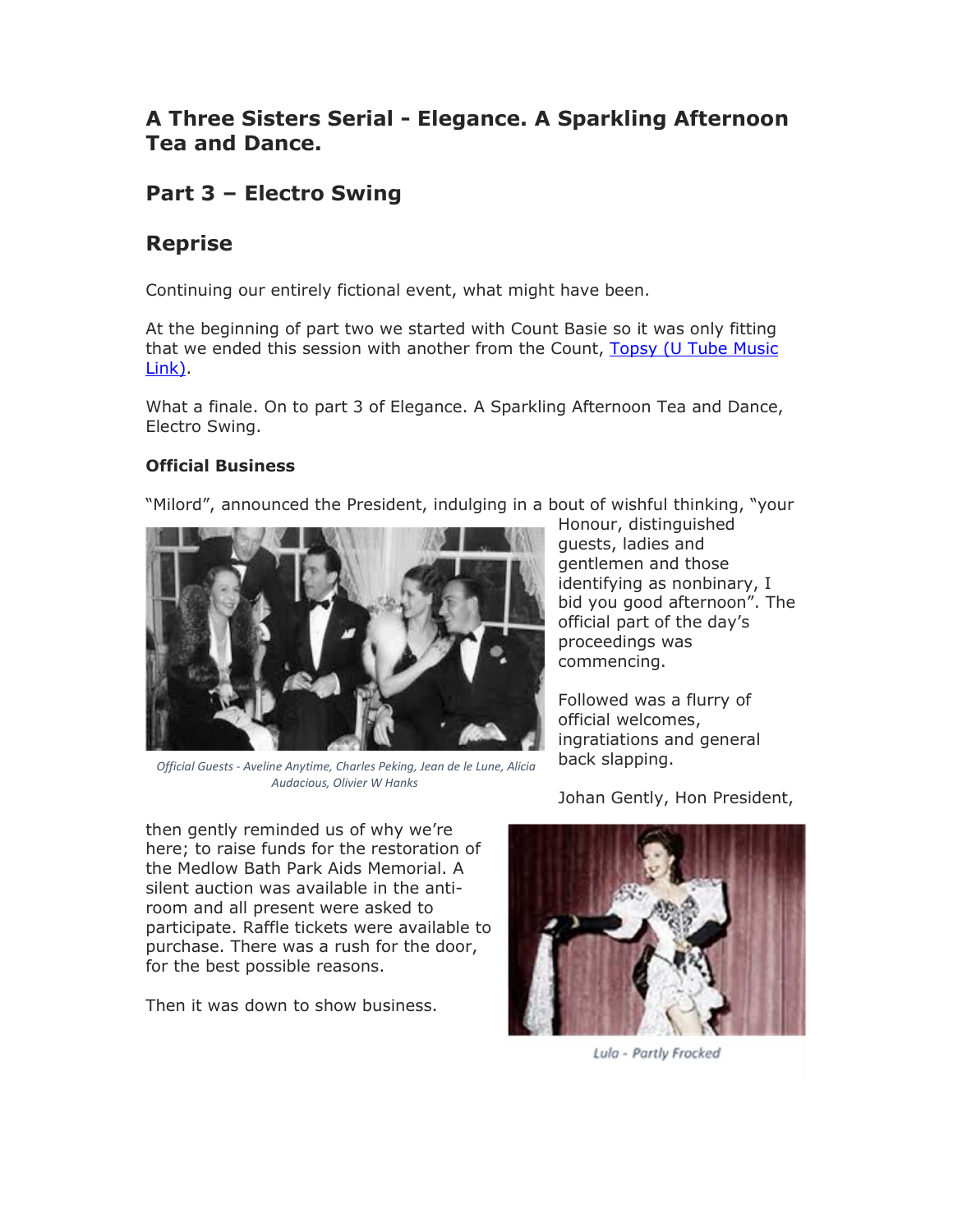

Madelaine 'Blue' Peaks

# **I got through all of Last Year**

#### I'm Still Here (You tube Music Link)

Lula was back, this time partly, yet fabulously frocked, to introduce a very special guest.

The Three Sisters were very fortunate to secure the fabulous musical talent, who calls the mountains 'home'; to front the footlights for our sparkling assemblage.

Madelaine 'Blue' Peaks is/was an incomparable talent of the stage known for her extensive repertoire of interpretations of show tune standards for electrifying cabaret performances.

No sooner than Lula had introduced this formidable talent than the red headed dynamo was brilliantly spot lit on centre stage.

True to form, Madelaine had picked a show stopper. A song that has a resonance for today. A song personal to everyone in the room for they were 'still here'. She channelled her stage character Carlotta from the musical Follies.

It starts slow with words that resonate;

"Good times and bum times, I've seen them all And, my dear, I'm still here"

Singing to the converted. The song slowly building to a scream of defiance and indomitability.

A fanfare of virtual harps interrupted my attention, a moment of revery in a turmoil of tempest. I was transported, momentarily, to the Opera House Concert Hall, circa 1995, or was it 96? No matter. The Sydney Gay and Lesbian Mardi Gras sponsored Follies in Concert played to a packed auditorium of Sondheim tragics and wannabes. The highlight, at least for me, was an electrifying performance of this very same song by our own Jill Perriman. Most of the concert is a bit blurry to me these days, that is except for that lone woman dressed in a startlingly white sheath, brilliantly spot lit on that huge stage backed by the Sydney Symph.

Madelaine brought me back to reality. In truth my memories lasted but for an instant. I swept along in the song with Madelaine.

Then the finale,

"I've run the gamut, A to Z Three cheers and dammit, C'est la vie I got through all of last year, and I'm here"

Almost drowned by a universal acclimation, whistles, calls of 'encore', banging of palms on tables and the carpet muted stamp of feet. The audience at a stand as one. We all 'got through all of last year' and we let the world, well the Resort, know it.

Then, to the dance floor for our next set, **Standards in Swing**.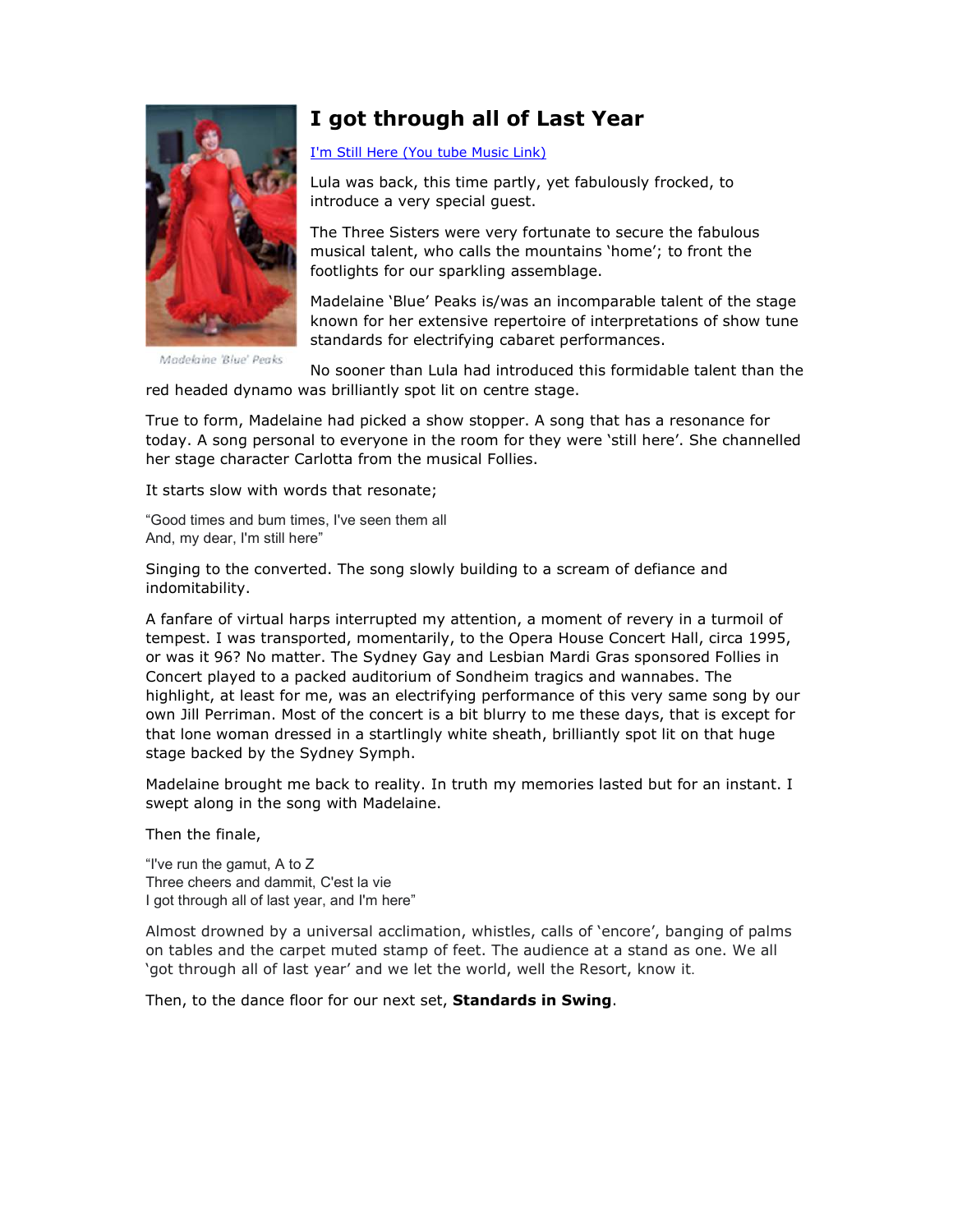### STANDARDS IN SWING IS FUN. IT IS YOUTHFUL, BOUNCY, RHYTHMICAL, SWINGING AND, WELL, FUN, NO MATTER OF ONE'S STAGE IN LIFE.



IT STARTED INNOCENTLY ENOUGH. IRENE AND JASON JIG, JIG, FROM THE 3M TABLE, START SEDATELY, TO NIGHT AND DAY Night and Day (You Tube Music Link)



PUTTING ON THE RITZ HAD TAKEN A NEW FORM. THE TANGO RITZ WILL NEVER BE FORGOTTEN BY THE ADMIRING CROWD. DIEGO AND STAN OF THE HPS TABLE PULLED OUT ALL STOPS. THE THREE SISTERS AT A STAND MARVELLED AT ONE OF THE BEST KEPT SECRETS SINCE THE AFFAIRE DE LA GLAD*.* Putting on the Ritz (You Tube Music Link)



MIDDIES, SOCIALLY AWKWARD AT FIRST, DISCUSS THEIR NEXT MOVE. WHERE DID THEY LEAVE THEIR PHONES? LET'S MISBEHAVE SEEMED LIKE THE PERFECT SONG TO TAKE THOSE FIRST TENTATIVE STEPS TO NON-ELECTRONIC INTERACTION MMLts WERE QUICK OFF



THE MARK. HATS WERE OPTIONAL BUT THE **MACRAME WOVE ITS MAGIC** IN SUBTLE WAYS.



STYLE PLUS FROM THESE LEURA LADIES FROM THE GETREAL TABLE*.*



*Let's call the whole thing off (u*  **tube music link)** IS THE LAST THING THESE TWO GORGEOUS THINGS FROM TAT HAD ON THEIR MIND. A BEAUTIFULLY JOYOUS VERSION OF THIS CLASSIC WAS A



<u>Ie Swing (U Tube Music Link)</u> JUNGLE SWING GOT EVERYONE ON THEIR FEET. THERE WAS NOT AN EMPTY TABLE TO BE SEEN. A TUNE FROM THE 20S FOR A CROWD FROM THE 2020S.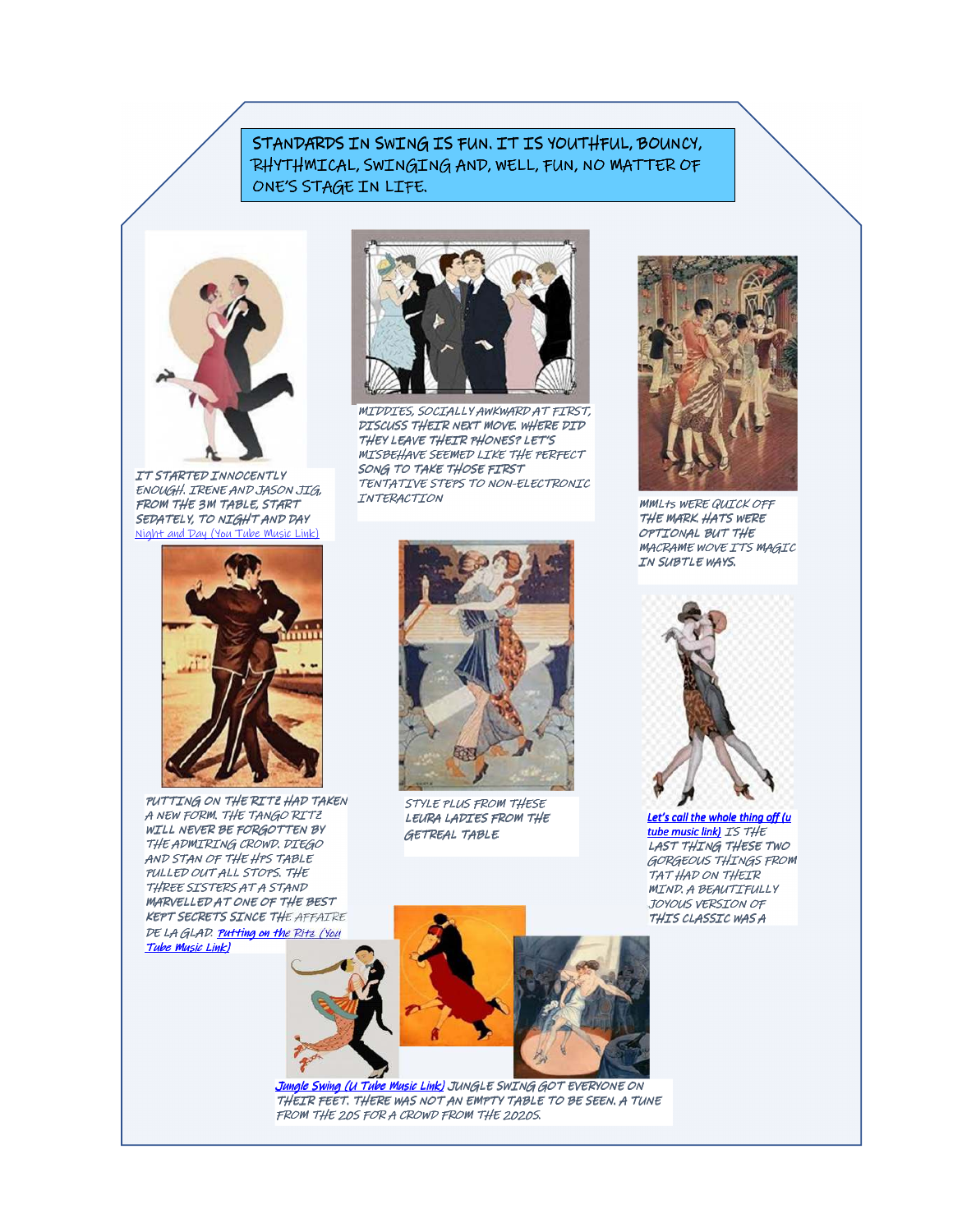# PARTY LIKE IT'S 1929

Party Like it's 1929 (You Tube Music Link)



JANISE AND IAN FROM WAS 1929 WAS THE ISS HAVE BEEN PRACTISING FOR WEEKS. THEY ORIGINALLY LEARNED THEIR ROUTINE IN HIGH SCHOOL.



THESE TWO HEP CATS WERE CAUGHT CUTTING A RUG TO THE LAST SONG OF THE SET. ALICE AND STANLEY WERE INDEED PARTYING LIKE IT



DID YOU FLOSS? ELEUTERIO AND ISANDRO FROM ISS, SOUTH OF THE BORDER, UP FRONT AND PERSONAL*.* 



GETTING REAL. THE MILLIES SAY IT ALL. NOTHING MORE TO ADD REALLY.